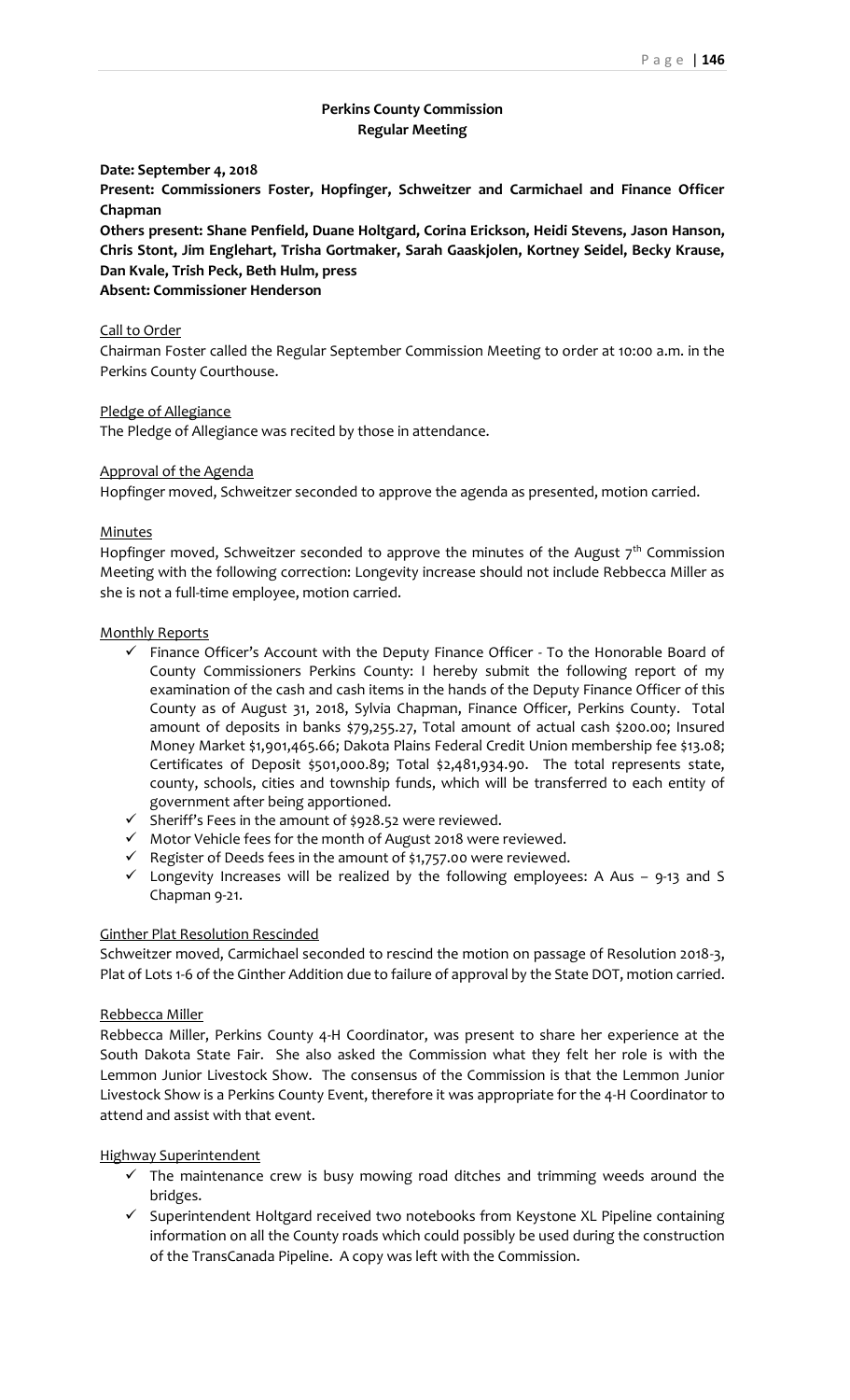- ✓ Holtgard was unable to find a crack sealing bid in the area for Perkins County to piggyback off, therefore the crack sealing will not take place this fall.
- ✓ Perkins County received a Notice of Award of a BIG grant for the Cedar Canyon Road bridge.
- $\checkmark$  Discussion was held on the ownership of Cole Dam. The last deed of ownership is held by Pleasant Valley Township. The matter will be further investigated.

#### Bid Opening – Theatre Road Reconstruction

Schweitzer moved, Hopfinger seconded to open bids on the Theatre Road Reconstruction, motion carried. One bid was received from Site Work Specialist, Inc in the amount of \$573,882.50. Discussion was held. The Commission have thirty days to review the bid prior to making a decision. A special meeting will be held at a date to be determined within the next thirty days.

### Executive Session – Legal

Carmichael moved, Schweitzer seconded to go into executive session at 10:57 a.m. to discuss legal matters, motion carried. Chairman Foster declared the meeting out of executive session at 11:18 a.m.

# Perkins County Ambulance Service

Discussion was held on the ambulance services within Perkins County. State law allows for counties to enter into an agreement with other subdivisions for ambulance services. It was suggested that the Bison Ambulance may want to form a separate non-profit entity for providing ambulance services for Perkins County. Further research will be conducted on the subject.

### HLS Grant

Schweitzer moved, Hopfinger seconded to approve HLS Grant funding in the amount of \$952.00 and to autosupplement 101-211-427.10, motion carried.

### 2019 Budget Hearing

Chairman Foster declared the budget hearing open. There were no persons present to address the provisional budget. Schweitzer moved, Carmichael seconded to remove the debt service amount of \$128,490 and add it to the Highway, Roads & Bridges increase that amount from \$2,886,081 to \$3,014,571, motion carried. The tax call has been increased by growth and 1% CPI which Perkins County will lose if not used. The 2.1% pay 2019 CPI will be banked.

Schweitzer moved, Hopfinger seconded to approve Resolution 2018-6, "Adoption of Annual Budget for Perkins County, South Dakota", all ayes, motion carried.

# *Resolution 2018-6 ADOPTION OF ANNUAL BUDGET FOR PERKINS COUNTY SOUTH DAKOTA*

*WHEREAS, (7-21-5 THRU 13), SDCL provides that the Board of County Commissioners shall each year prepare a Provisional Budget of all contemplated expenditures and revenues of the County and all its institutions and agencies for such fiscal year and,* 

*WHEREAS, the Board of County of Commissioners did prepare a Provisional Budget and cause the same to be published by law, and*

WHEREAS, due and legal notice has been given of the meeting of the Board of County *Commissioners for the consideration of such Provisional Budget and all changes, eliminations and additions have been made thereto;*

*NOW THEREFORE BE IT RESOLVED, That such provisional budget as amended and all its purposes, schedules, appropriations, amounts, estimates and all matters therein set forth, SHALL BE APPROVED AND ADOPTED AS THE ANNUAL BUDGET OF THE APPROPRIATIONS AND EXPENDITURES FOR PERKINS COUNTY, South Dakota and its institutions and agencies for calendar year beginning January 1, 2019 and ending December 31, 2019 and the same is hereby approved and adopted by the Board of County Commissioners of Perkins County, South Dakota this 4 th day of September, 2018. This Annual Budget so adopted is available for public inspection during normal business hours at*